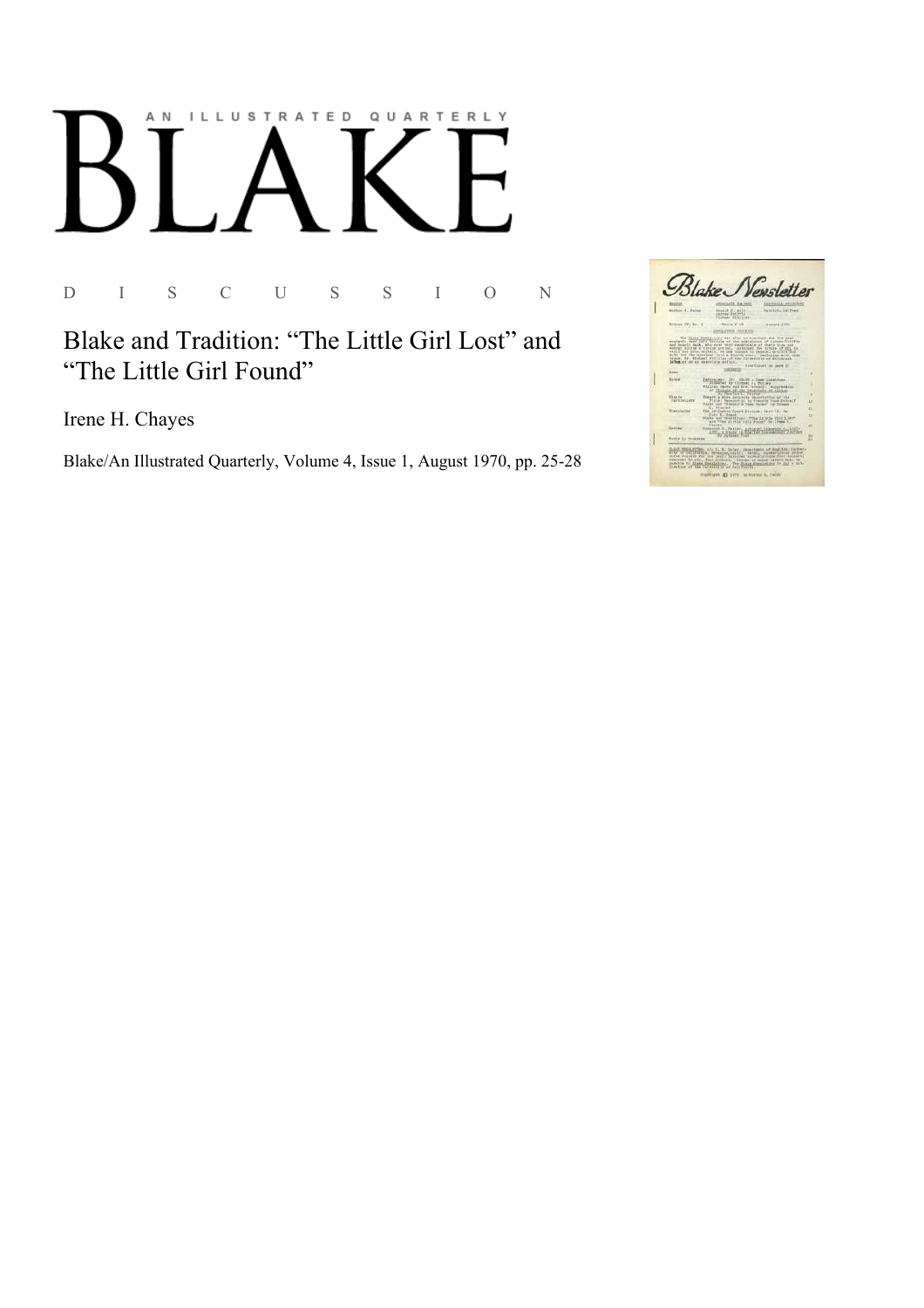appears in an important though a little-known picture identified by Essick as representing the "Genius of Shakespeare" (repr. Apollo N.S. LXXIX (1964), 321.) But the exact counterpart of the Sea Goddess is to be found st the center of the "Whirlwind of Lovers" (Divine Comedy nos. 10 and 1(E) where she is working to overcome those deprivations whi ch would forever forbid the return of mankind into paradise. I shall maintain that this great picture acts as an explanatory sequel to ACP.

\* \* \* \* \* \* \* \* \* \*

2. Blake and Tradition: "The Little Girl Lost" and "The Little Girl Found"

## Irene H. Chayes Silver Spring, Maryland

In his review of Kathleen Raine's Blake and Tradition (BNL, Vol. III, Whole #11), Daniel Hughes mentions my name in connection with a pair of Blake's poems on which I have taken a stand in print. Since Mr. Hughes does not examine any of the RaL ne read ngs he commends, I would like to supplement my incidental criticism of seven years ago.

For at least some of us who have needed no introduction to Thomas Taylor and have remained unconverted, what is at issue in the Neoplatonist chapters of Blake and Tradition is what was at issue when they were published first as separate essays: not the "poetic process," but critical method: not whether Blake knew Taylor's translations and commentaries (he probably did, as he knew other books of the time), but hew close they can or should be brought to his poetry; not what Taylor said, but what Blake means. With respect to the Lyca poems, I still believe that there is something of the Dissertation on the Eleusinian and Bacchic Mysteries in "The Little Girl Lost", and something less and of a different kind in "The Little Girl Found." The images in the first poem (I would not call them "symbols") of the moon and the caves, the desert, the "southern clime," the animals and their ceremonial behavior, do gain from the associations of both the Mysteries ritual and the Neoplatonic concept of the descent of the soul, which Taylor brings together in a confused mix ure of metaphor, abstraction, and allegory compounded upon allegory. But I still maintain also that the Dissertation contributes less to the whole noem, and less to some of the same images, than such other sources of analogy as the ballad "The Children in the

bedd)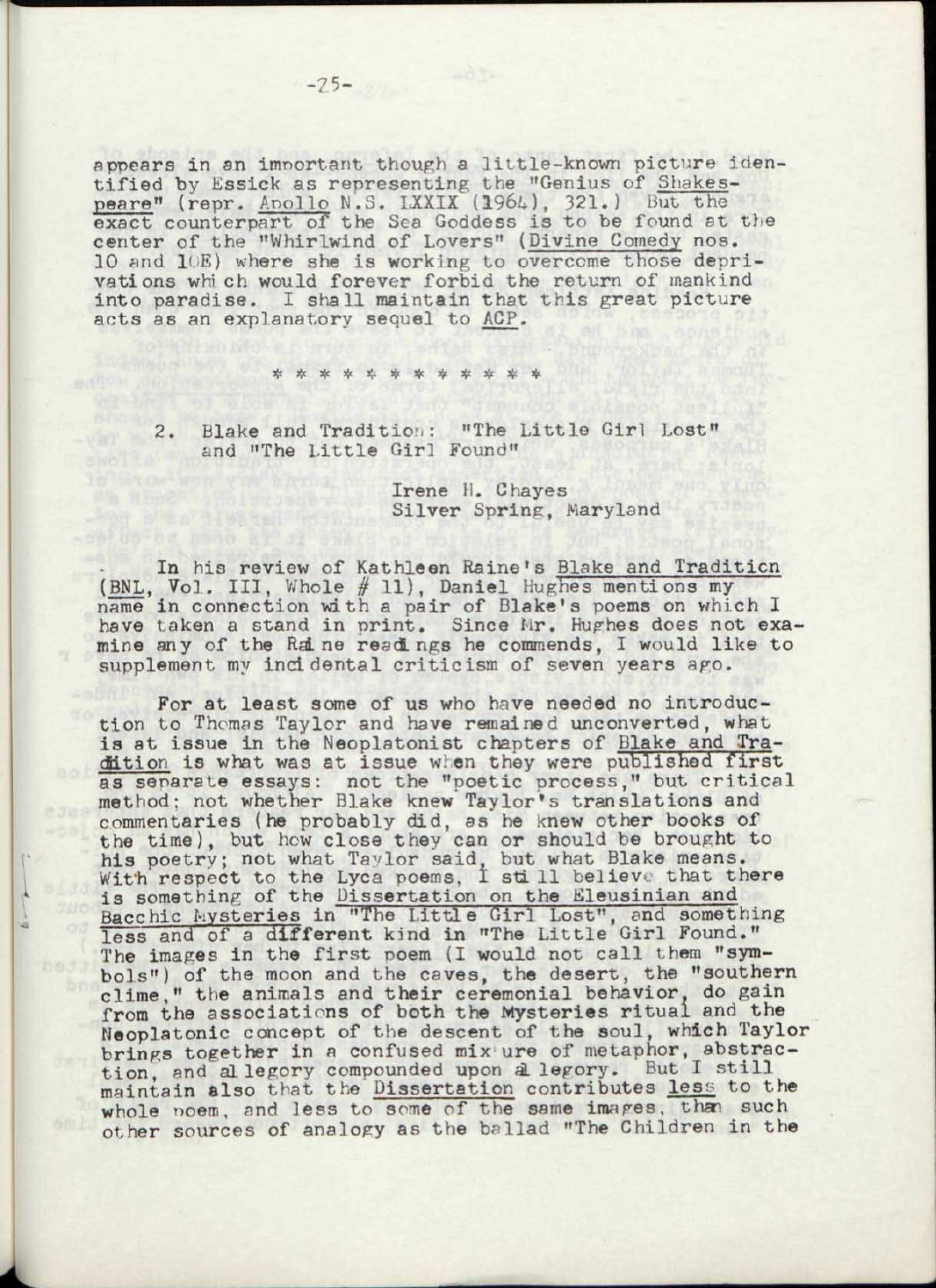Wood," the first canto of the Inferno, and the episode of Una and the lion in The Faerie Queene--as I have already argued. Even the theme of initiation, which comes to the fore in the second poem and could very well have been suggested by the general subject of the Dissertation, is dependent primarily on Inferno I when it first emerges.

Reading Kathleen Raine, Mr. Hughes thinks of the poetic process, which seems to concern the poet less than the audience, and he is content to leave the poems themselves in the background. Miss Raine, in turn is thinking of Thomas Tavlor, and her method is to translate the poems into the rigid, allegorical terms of the Dissertation. The "fullest possible content" that Taylor is able to find in the Eleusinian Mysteries is considered full enough for Blake's purposes, which are assumed not to differ from Taylor's: here, at least, the operation of "tradition" allows only one meani g, and by implication turns any new work of poetry into a devotional exercise in repetition. buch a premise may be useful to the commentator herself as a personal poetic, but in relation to Blake it is open to objections so obvious they should not have to be raised in answer to a reviewer writing for an audience of Blake scholars and critics. The least that can be said against the conception of Blake in these chapters of Miss Raine!s book is that it makes the vigorously dissenting poet submissive to the arid and obsolete doctrines of Neoplatonism as he never was to any still viable system of belief in his own time, and that it denies him the subtlety, imagination, and independence we take for granted in the handling of received or borrowed material by other poets, both earlier and later.

There are other considerations of importance to critics of Blake, which Mr. Hughes neglects. Although it is the transaction between Miss Raine and her readers that interests him most, her statements are about a text which has an objective existence and can be consulted, even without the guidance of a Mystagogue; and checked against any convenient edition of the Songs, the Neoplatonist reading of "The Little Girl Lost" shows signs of strain from the beginning. (About "The Little Girl Found" Miss Raine finds relatively less to say, and less use for the Dissertation in her discussion.) Lyca's act of lyine down to sleep, for example, can be fitted into the pattern only by being made into both an effect and a cause, and the metaphor of a metaphor. The emphasis is continually on isolated images taken out of their own context and delivered to Taylor and his Neoplatonists for a systematic reduction in meaning. Repeatedly, from the first stanza to the last, Lyca is seen as the pre-existent soul descending bv various metaphorical means into the realm of "generation"'and corporeal life, all without regard for time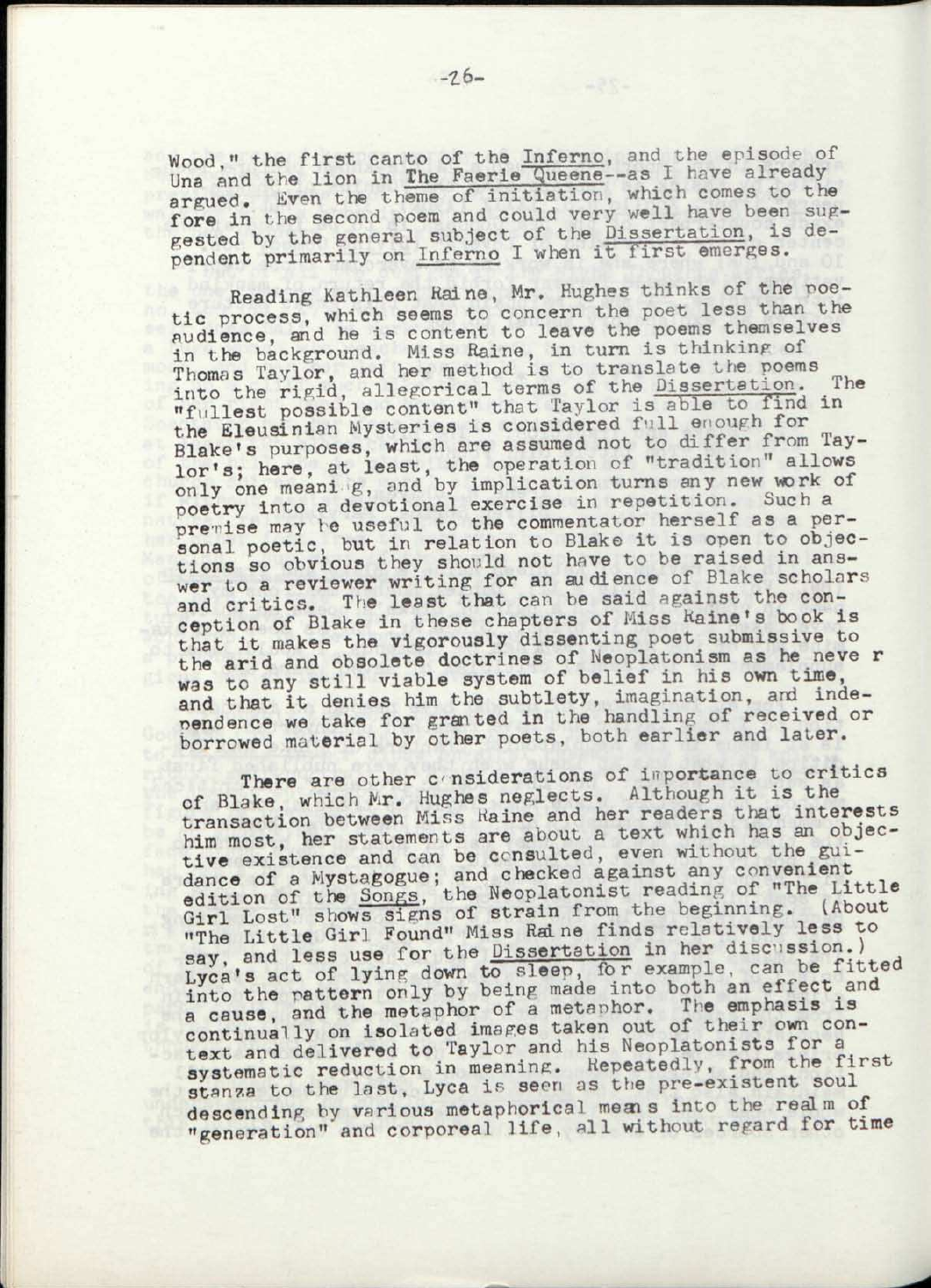relations, allegorical consistency, or the narrative itsejf. In the last stanza, however, something interesting happens: the text rebels against the commentator, Blake seems about to confess his allegiance by using a standard Neoplatonic metaphor, but he immediately overturns it; whereas the soul descending from eternity ends by putting on the mortal body as a garment, Lyca's "slender dress" is "loos'd," and when she is carried to the caves, she is naked.

Such a jolt to conventional expectations (if Blake did indeed know the Dissertation, he would have been aware of how conventional they were to Taylor) would usually be recognized as a signal from the author, and so I believe it should be here. Coming asit does at the climax of a poem in which there have been earlier ambiguities and disparities (unfortunately lost in Miss Raine's absolutist reading), it is Blake's indirect assertion of his own meaning, an evocation of the Dissertation for the purpose of rejecting the values assumed there. We are being notified, in effect, that the story of Lyca is to be separated from Taylor's allegory and understood according to a different set of values, which are al so accessible through the imagery of the poem. Lyca is "dying from this world," not into it, and she is descending to an even lower state, not like the space-travelling soul of the Neoplatonists but like Aeneas in the Underworld or like Dante's pilgrim, whose wandering and sleep she has reenacted in the earlier stanzas and who descended, going by "another way," so that ultimately he could rise out of his own lost state. It is at this point, through the associations of the Inferno most especially, that the initiation theme comes to the surface and reflects back to the opening prophecy to suggest how the sleeping earth one day may be able to "rise and seek/ For her maker meek,"

The last stanza of "The Little Girl Lost" is a test of the kind of commentary to which Miss Raine has committed herself, and she does not try to bridge the distance that opens up between Blake's poem and Taylor's Dissertation at .the very moment she is preparing to wind up a triumphant demonstration that, in effect, Blake is Taylor versified. Instead of questioning either her premise or her method, however, she responds by patronizing Blake. Lyca can only be the fallen soul, which necessarily puts on a garment; therefore "it seems as though Blake, in attempting to keep al] his multiple meanings in mind simultaneously, has failed at this point....Yet the line is beautiful and imaginatively satisfying, if we do not insist....In the total impression one would not wish...." This must be what Mr. Hughes is remembering when he finds Blake "confused or even careless."